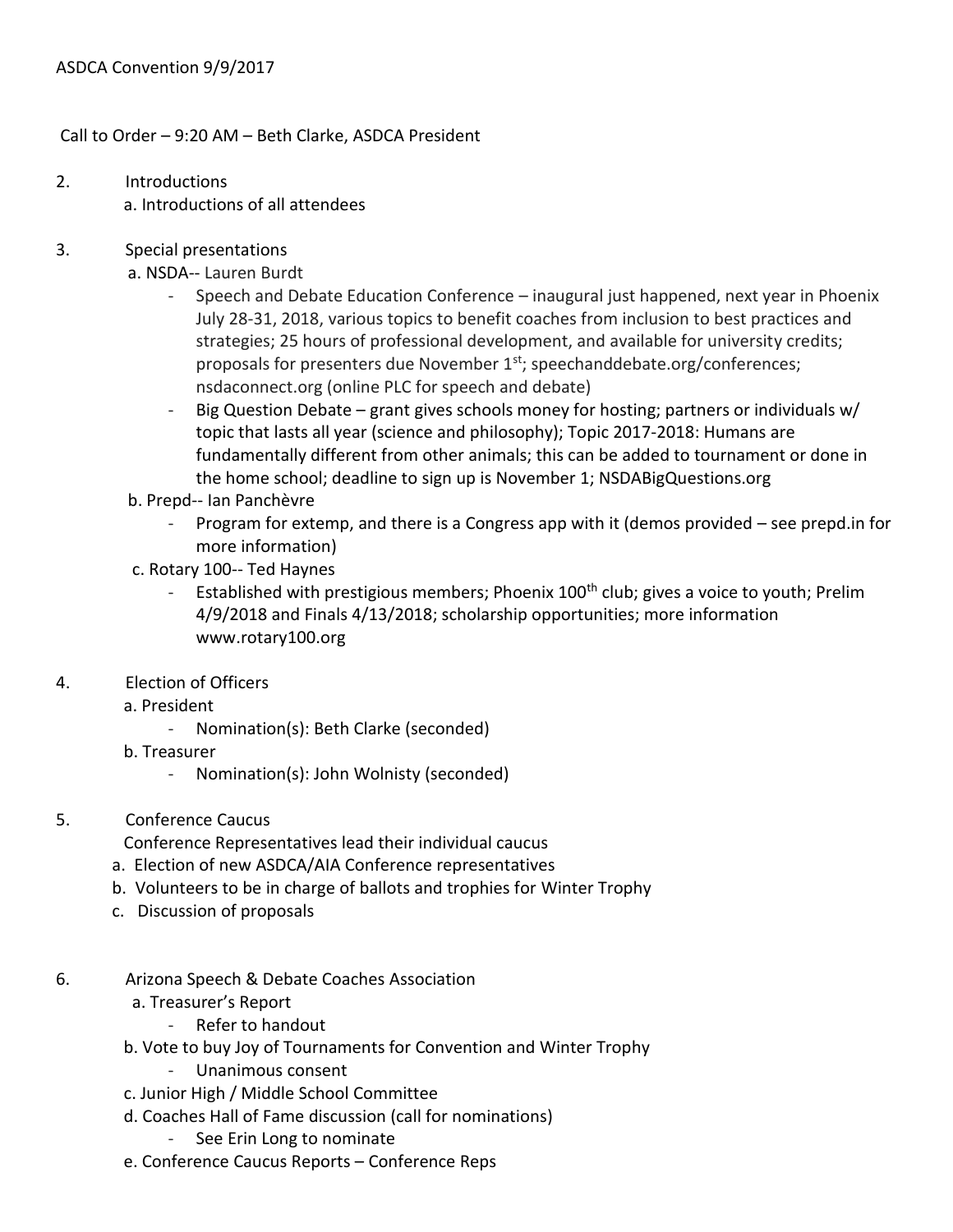- 1. Election Reports
- Division 1:
	- o 1 year
		- Nick Klemp
		- **Marco Dominguez**
	- o 2 year
		- **Tim Cornwell**
		- Brittany Stanchik
- Division 2:
	- o 1 year
		- **Bryson Brothers**
		- **Travis Clement**
	- o 2 year
		- **E** LeAnn Richards
		- Mica Tacderan
- 2. Volunteers for ballots, sites, and trophy distribution at State and Winter Trophy
- 3. Conference Concerns
- f. Vote on proposals

# 1.) **Advancing Debaters to Elimination Rounds - particularly Winter Trophy . (Travis Clement)**

The 2015-16 copy of the Rulebook posted on the ASDCA website currently lists the following for determining how many entries advance in debate.

*The number of debate rounds is determined by the number of entries who are registered at the beginning of the contest. Follow the equation below (at SSTAC discretion):*

*1 – 7 ENTRIES = 3 prelim, semis, and final rounds*

*8 – 19 ENTRIES = 4 prelim, semis, and final rounds*

*20 – 31 ENTRIES = 4 prelim, quarters, semis, and final rounds*

*32 or more ENTRIES = 4 prelim, octa-finals, quarter-finals, semis, and final rounds*

*If quarterfinals are run, no team shall advance to elimination rounds that has not won more than half of its prelims. If the number of teams qualified for quarterfinals is less than the number needed to make a complete round then a partial round shall be conducted, with byes issued to top seeds as needed.*

This metric sometimes results in debaters with winning records not being able to advance to elimination rounds (if the tournament entry was not large enough to warrant offering the next size of elimination round). At the 2016 Winter Trophy tournaments, the following numbers of entries were kept out of elimination rounds for this reason:

- Division I: NPF (2), VPF (1), (LD barely had enough entries for the octa), 1 VCX?

- Division II: NPF (1), VPF (2), NLD (2), VLD ran a clean quarterfinal even though it didn't have enough entries to warrant one, VCX (3 --> in part caused by large entry from one team creating too many byes)

Be it resolved that we change the rule such that debaters with winning records advance to elimination rounds, even if it means offering a partial of the larger elimination round. The additional round would be run Friday night if time permits, or if tabulation cannot be completed in time to offer the round Friday night then the round would be offered during the second half of Speech Round 3 on Saturday. Debaters cross-entered in speech round 3 and this elimination round should go first in their speech rounds. The extemp proctor is encouraged to be mindful of these students in proctoring round 3, and the ballot table should assign judges for extemp round 3 to first to get cross-entered debaters to all their rounds.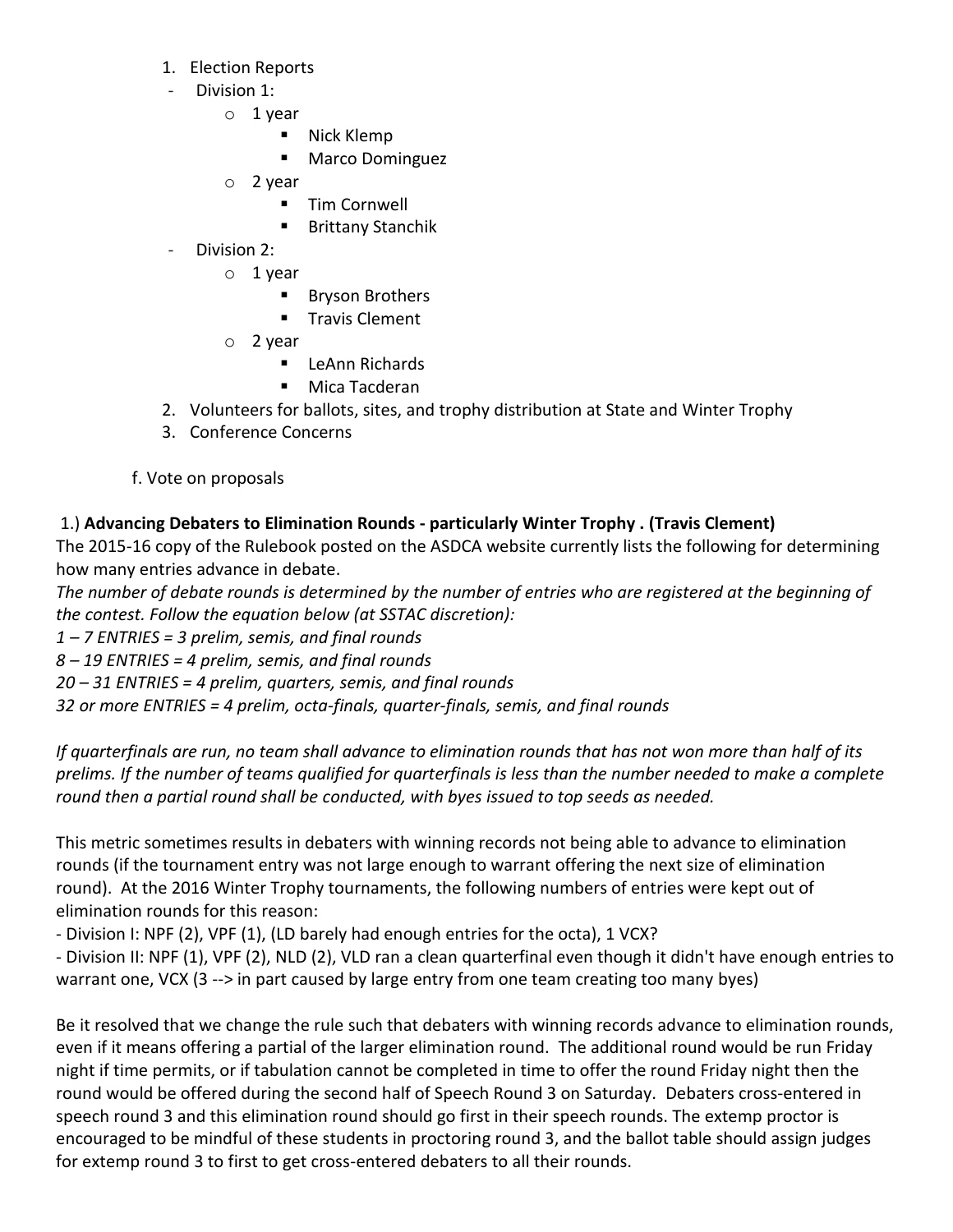## 2.) **Middle School Competition - School Codes and Team Caps: (Travis Clement)**

Whereas middle school speech and debate is in early stages of growth and development in Arizona, Whereas middle school should serve as an uplifting and motivating introduction to this activity for new students at a young age,

Whereas leveling the playing field between large and small middle school teams is in the best interest of fair play continuing to welcome new teams onto the circuit,

Be it resolved that the ASDCA institute the following guidelines pertaining to school codes and overall entry caps for middle school tournaments:

- No individual school code should be more than 1/3 of the overall tournament entry or no more 30 student entries (whichever grants the school more entries).

- Large teams are encouraged to split their entries across 2+ joyoftournaments accounts and be on different school codes (e.g. Jefferson Middle School - Blue; Jefferson Middle School - Silver). Large teams might find it beneficial to divide their students into these separate competing squads by common grade level (a 6th grade team, a 7th grade team, an 8th grade team), to help us make judge assignment conflicts-of-interest be determined quicker.

Be it further resolved that the ASDCA convene a middle school advisory committee (meeting right after the coaches convention), at least one of whom must be an ASDCA board member, to discuss middle school issues in the future and determine debate resolutions for the year.

## 3.) **High School State Tournament Schedule: (Travis Clement)**

Whereas the AIA requires (prefers?) that the State Tournament not conflict with championships of other AIA sports/activities,

Whereas the AIA prefers that we re-use the same weekend annually for the State Tournament (or go through an approval process),

Whereas Easter weekend continually moves each year making April difficult,

Whereas the mid-March weekend used the last couple years conflicts with Spring Break for some schools, Whereas the currently scheduled weekend also has noticeable conflicts (SAT Testing, All-State Music Festival Auditions, other schools on Spring Break),

Be it resolved that we examine condensing the Spring tournament schedule such that State can move even earlier (March 2-3) or return to its original weekend (March 16-17),

Be it further resolved that if the date for this year is unable to move this year, that we develop a plan earlier for 2018-19.

## **4.) Proposal: In order to continue to nurture and grow our middle school league I propose the following two procedures**: **(C. Ryan Joyce)**

1-Eliminate all school codes from the competition. This will allow the student who may be the sole representative from a school not to feel intimidated when looking at postings and seeing a large number from another school.

2-Similar to what Victor Silva proposed, let's have a sweeps award for teams with smaller entries.

\*\*\*If the goal is to build the league then we should avoid separating a single team against itself (not great for team morale and not a great message to send to other teams). Rather, let's work together on building the league - a team (or group of teams) can offer to host a workshop for all interested middle school kids to learn the events...and a workshop for coaches on building and sustaining a team, etc.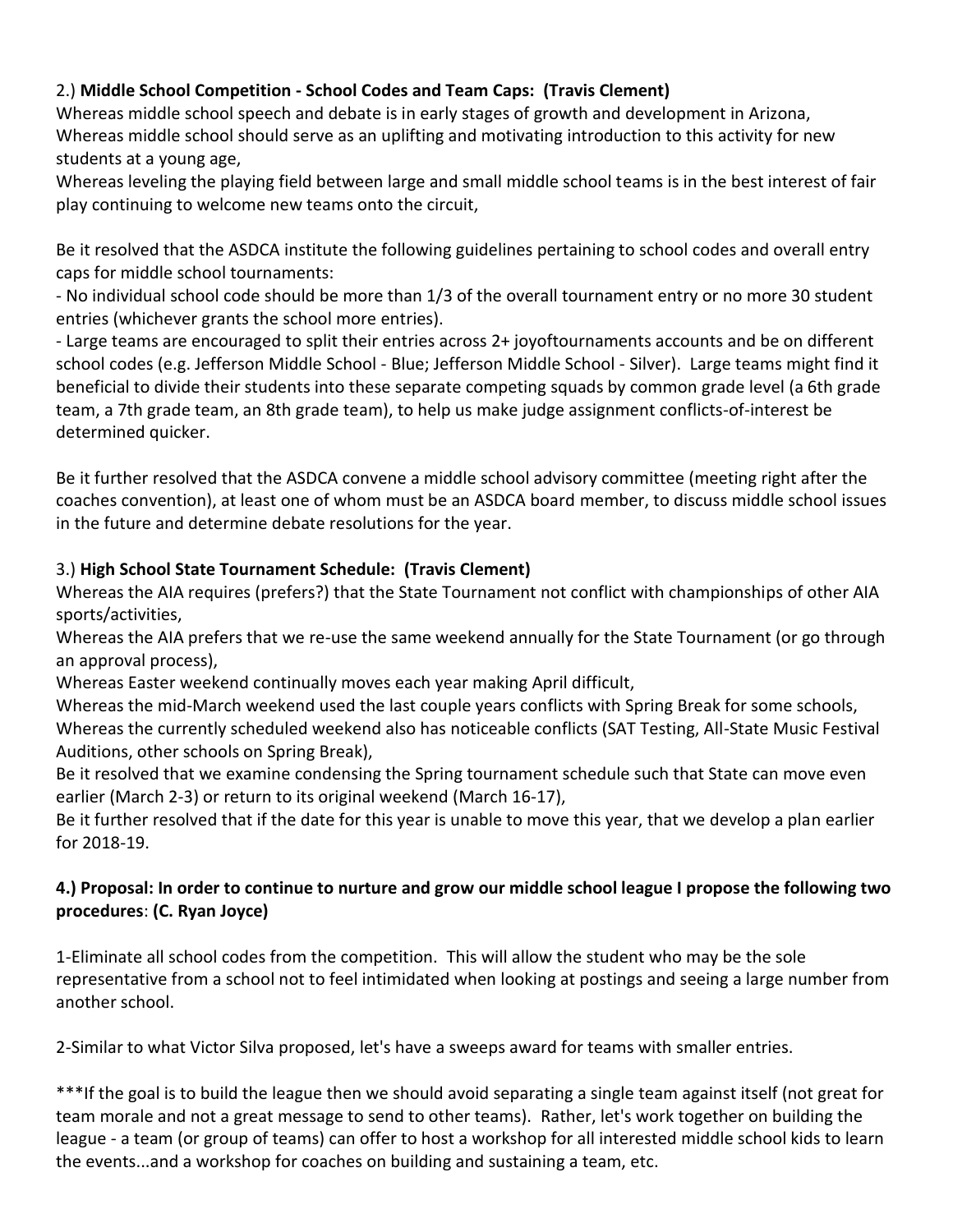#### **5.) ASDCA Proposal: Allowing Novice Divisions in PF, LD, and Policy at the State Tournaments.**

This was an issue discussed at our April meeting. Up to six (6) entries would be allowed in the novice division per school in each respective debate event PF, LD, and Policy debate. The top three scorers per school in the novice division

#### **6.) A Proposal to Recognize Teams with Smaller Entries (Victor Silva)**

The AIA should create award(s) at the State Championship Tournaments that recognize speech and debate teams with small entries who score the most sweepstakes points at the State Championship Tournament. At the state convention we should discuss issues such as

- 1. If an award of this nature should be given out
- 2. How many awards would we give out
- 3. What level of entries should we cap the award at
- 4. What should the name of the award be
	- Division 1
		- o Proposal 1 pass
		- o Proposal 2 & 4 referred to Middle School debate
		- o Proposal 3 voted down
		- o Proposal 5 amended novice debaters can't contribute sweeps pass
		- $\circ$  Proposal 6 pass
	- Division 2
		- o Proposal 1 pass
		- o Proposal 2 & 4 referred to Middle School debate
		- $\circ$  Proposal 3 keep current for this year; like flexibility for future
		- $\circ$  Proposal 5 voted down
		- $\circ$  Proposal 6 board needs to figure out, top 3 schools, based on percentage of entries (bottom of total entries)
	- Total
		- $\circ$  Proposal 1 pass
		- o Proposal 2 tabled to post convention middle school discussion
		- $\circ$  Proposal 3 voted down
		- o Proposal 4 tabled to post convention middle school discussion
		- o Proposal 5 voted to recommend to committee, 18-8
		- o Proposal 6 recommend to committee; requesting specific proposals
		- o Proposal middle school caucus pass
- 7. AIA Speech and Debate Advisory Committee
	- a. Discussion of State Rulebook changes for 2017-2018
		- Copies of rule changes provided
	- b. Scholarship Activity Awards
		- Nominate students; through AIA
	- c. AIA meeting schedule and submission of items
		- 9/27, 1/17, 4/18
	- d. Update calendar of tournaments and locations